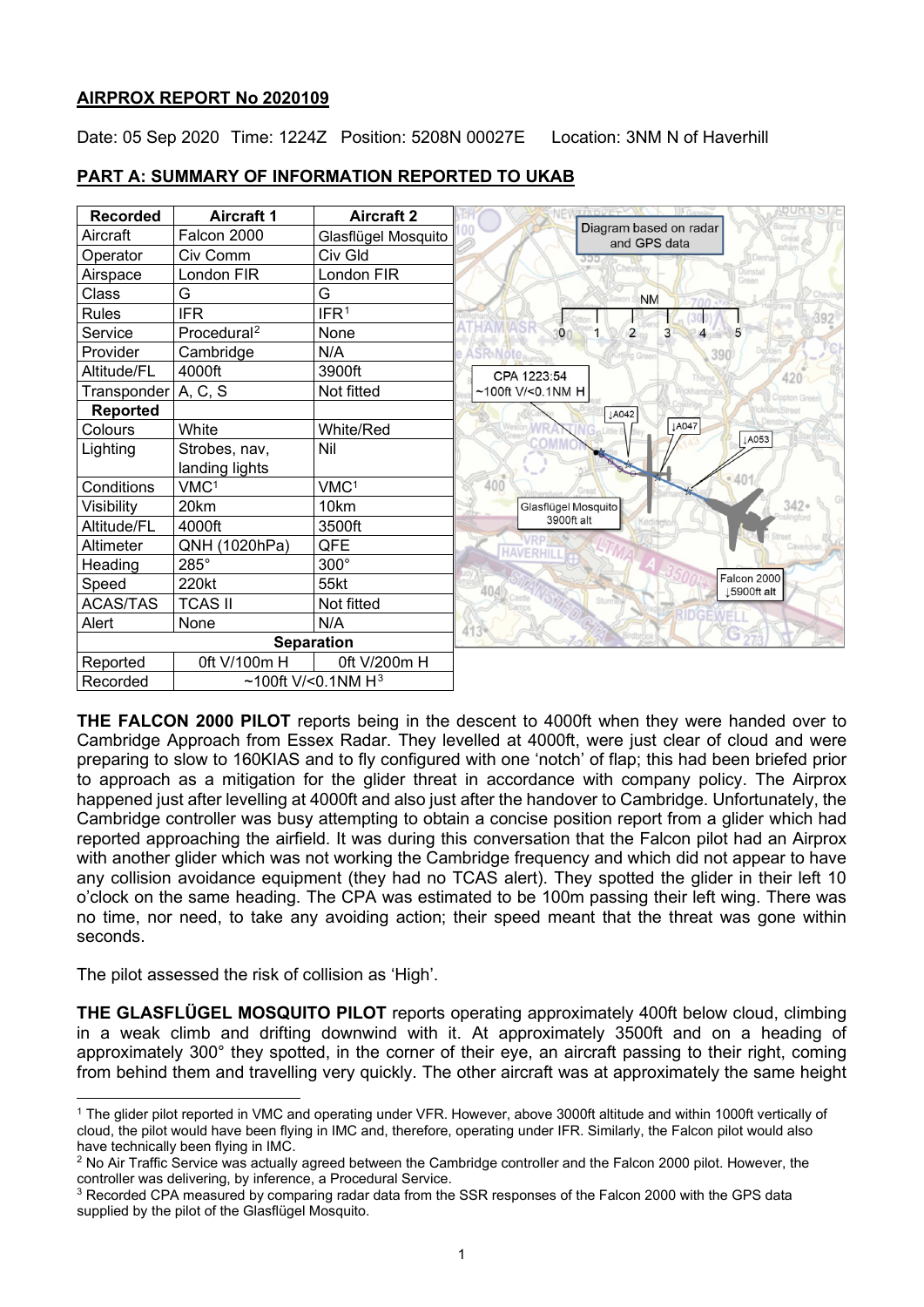as their aircraft. It appeared to continue on the same track towards Cambridge Airport and was out of sight within circa 4-5sec.

The pilot assessed the risk of collision as 'Medium'.

**THE CAMBRIDGE CONTROLLER** reports being the duty Approach Procedural controller and working a [Falcon 2000] which was routing into Cambridge from controlled airspace to the east. The aircraft was cleared to the CAM descending to altitude 4000ft; at the time they were also working a glider that was approaching the overhead from the east, so they passed Traffic Information to the [Falcon 2000] pilot on this aircraft. The Falcon pilot responded with "I have just had an Airprox with that glider". They believe that the Falcon pilot was wrong as they were still out to the east of the field and the glider was nearly in the overhead and, at that time, the controller was not working any gliders out to the east of the field. As the Falcon approached the overhead the previously reported glider was still in the overhead, so they repeated the Traffic Information and the Falcon pilot reported visual and requested a visual join to Cambridge; this was coordinated with Tower and approved.

# **Factual Background**

The weather at Cambridge was recorded as follows:

METAR EGSC 051220Z 29012KT 9999 SCT038 17/07 Q1020=

# **Analysis and Investigation**

## **NATS and Cambridge Air Traffic Services**

Both NATS and Cambridge Air Traffic Services supplied investigation reports to the UKAB, the details of which largely reflected the report from CAA ATSI. Therefore, in the interest of avoiding duplication, only the CAA ATSI investigation report is included.

# **CAA ATSI**

An Airprox was reported by the pilot of a Falcon 2000 against a glider whilst inbound to Cambridge. The Falcon 2000 had previously been under a Radar Control Service with London Control. According to the NATS investigation report, at **1220:58** whilst passing FL80 in the descent, the pilot was given further descent to an altitude of 4000ft and advised the service would change to a Traffic Service on passing 5500ft. A number of primary-only contacts were visible on the radar replay, none of which corresponded to the glider involved in the Airprox, the radar contact for which did not appear until after CPA (Figure 1).



Figure 1 – 1220:58 – possible glider activity circled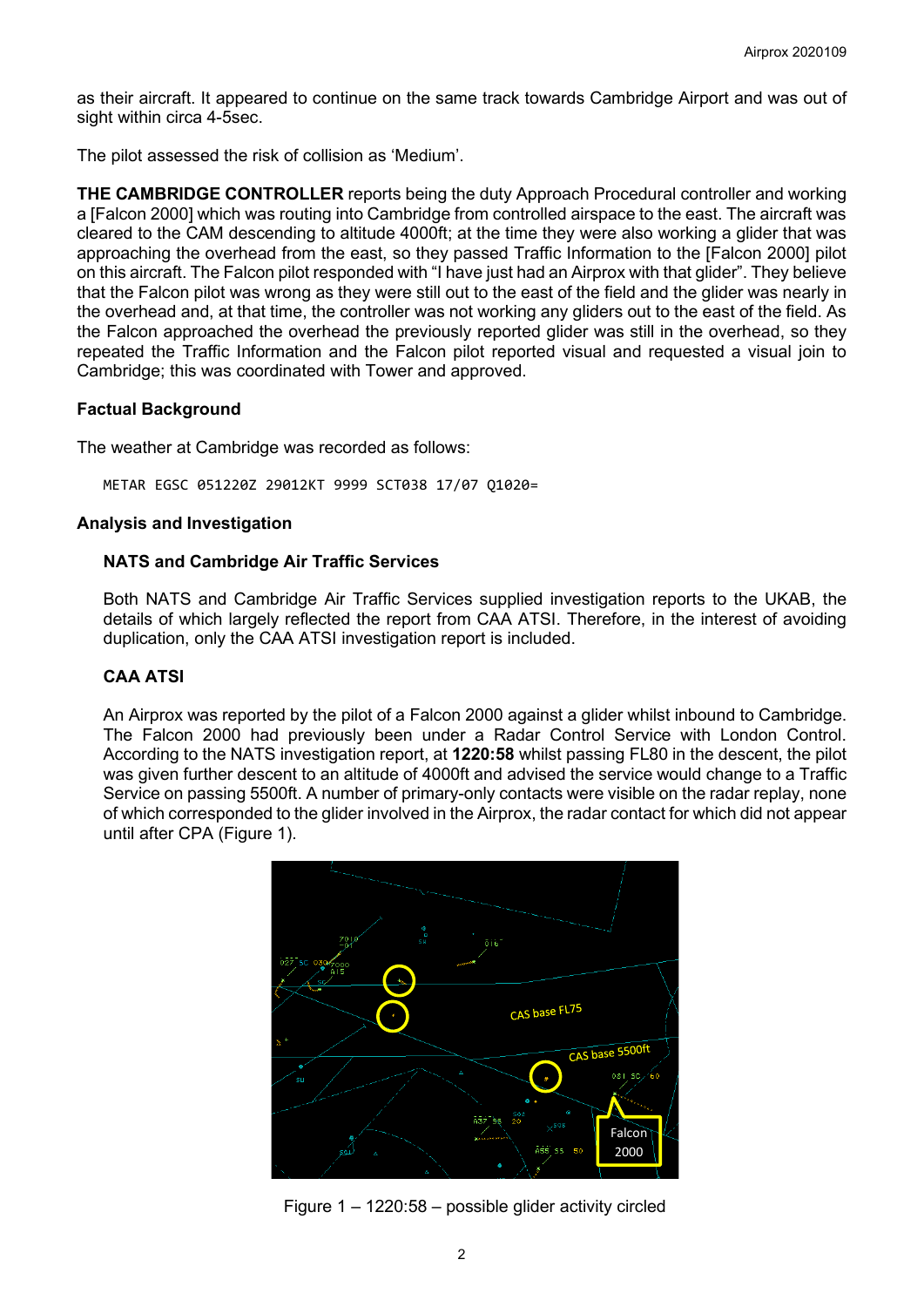At **1222:34**, the Falcon 2000 was still passing 6000ft and approaching the edge of controlled airspace. The London controller terminated the radar service, advising the pilot that they were about to leave controlled airspace and that "*I have nothing seen or known to affect, so my radar service terminates*". They instructed the pilot to contact Cambridge. The nearest visible contact according to the radar replay snapshots in the NATS investigation report and confirmed by ATSI, was still over 10.5NM away (circled on Figure 2). The Falcon 2000 pilot established contact with the Cambridge Approach controller at **1222:50**. The controller confirmed the descent clearance to 4000ft and a routing direct towards the Cambridge NDB. The Falcon 2000 pilot asked "*can we expect a full approach?*", to which the controller replied, "*affirm, expect a no delay approach for an ILS approach Runway Two Three*". At **1223:25** the controller asked the Falcon 2000 pilot if they wished to selfposition, to which the pilot replied "*standby, we're still coming through the cloud sir, we'll let you know in just a little bit*". At **1223:50** the Cambridge controller contacted one of two gliders which were on the Cambridge Approach frequency and requested they report their position. The glider pilot reported their position as just north of Six Mile Bottom at 3000ft (Figure 3).





 Figure 2 – 1222:34 Figure 3 – 1223:50 Circled are the two gliders believed to be in contact with Cambridge

The controller acknowledged this and, at **1224:00,** passed Traffic Information "*traffic is a Falcon 2000 routing towards the Cambridge overhead descending initially to four thousand feet*". Before the glider pilot was able to acknowledge this, the pilot of the Falcon 2000 replied "*yep we've just passed him and we're reporting an Airprox*". CPA could not be determined as the glider involved in the Airprox was not visible on the radar replay. A contact believed to be that aircraft subsequently appeared at 1224:47 (Figures 4 and 5).





Figure 4 – 1224:47 Figure 5 – 1225:06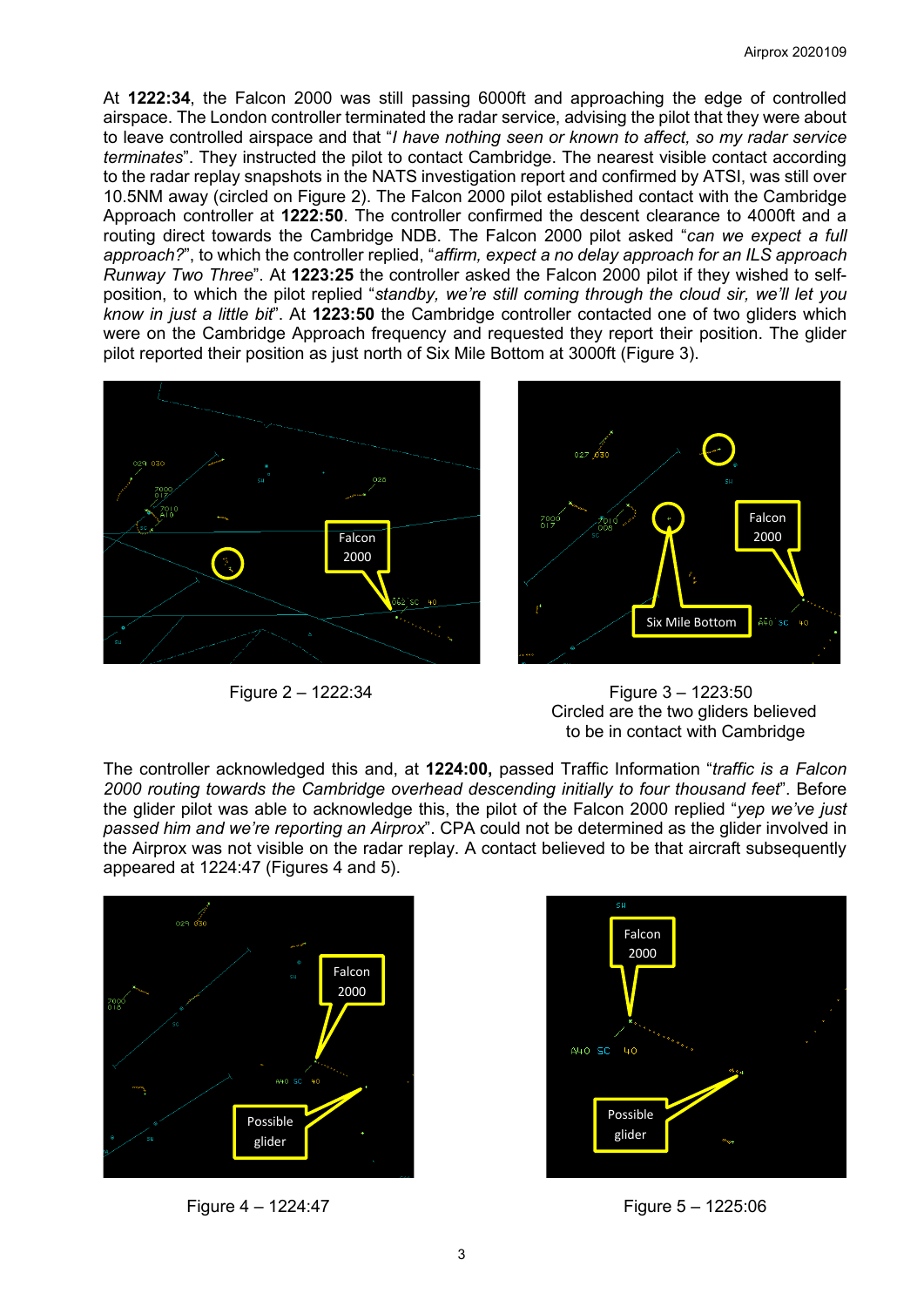At **1224:58** the second glider on the Cambridge Approach frequency advised that they were passing to the east and were leaving the frequency. Neither of these gliders was considered to be the one involved in the Airprox, and a report from a third glider has subsequently been received, confirming this.

In their written report, the pilot of the Falcon 2000 stated that the Cambridge controller had warned them of glider activity in the area (they had not). While listening to the conversation between the controller and one of the gliders which the Falcon 2000 crew believed was "*approaching the airfield at 4000ft*", the co-pilot spotted a glider "*at the same level as us, in our 10 o'clock, 100m away*". They did not feel that there was any requirement to take avoiding action as the glider was "*on a parallel course in the same direction as us*". They reported passing to the right of the glider by 100m. They reported that the Airprox had occurred just as they came out of the base of the cloud, reported as being 4200ft. They felt that they had been "*vectored to a collision with an aircraft that was invisible both to us and Essex Radar*". The crew of the Falcon 2000 has proposed a future solution of remaining at 6000ft to the Cambridge overhead to keep them inside controlled airspace. However, on that track, the base of controlled airspace, which ends about 1.3NM to the south-east of Cambridge, is FL75.

The pilot of the glider reported first seeing the Falcon 2000 as it came into the periphery of their vision, passing quickly to the right and at the same level as themselves, at an estimated range of 200m.

The London controller did not see any radar return which gave them concern before transferring the aircraft to Cambridge. The radar service was correctly terminated just as the aircraft was leaving controlled airspace 15NM to the east south-east of Cambridge.

The Cambridge controller stated in their written report that they were aware of the glider on their frequency approaching the overhead at 4000ft and that ultimately the Falcon 2000 pilot reported visual with it, but this was post Airprox CPA. They would not have been aware of the presence of the glider involved in the Airprox.

The Airprox took place in Class G airspace where, regardless of the type of ATS being provided, both pilots are ultimately responsible for their own collision avoidance.

ATSI has also identified the following points –

- The Cambridge controller did not use the full callsign "*Cambridge Approach*" (this would have been the first indication to a pilot that no surveillance service was being provided).
- The Procedural Service was not mentioned by the controller.

• No generic Traffic Information was passed by the controller to the Falcon 2000 pilot on known glider activity in their area, (they had two on frequency), following the initial call by the Falcon 2000, and prior to the offering of a "self-position" approach to the Falcon 2000 pilot.

The (lack of) availability of radar at Cambridge has been ongoing for some time due to resourcing, with no likelihood of this changing in the immediate future. The unit has been unable to forecast dedicated times that a service might be available each day, and so it is not NOTAM'd. There is an entry in the UK AIS against Cambridge which states, "*Availability of radar services are subject to operational requirements. Pilots requiring a radar service should contact ATC prior to flight, to request service times on the day*".

It has been confirmed by the operator of the Falcon 2000 that no such request was made by the crew and further checks are still being made to see whether their Operations Department had made any such request. However, the crew did apparently brief for an arrival at Cambridge with a known "threat" of glider activity. Their planned mitigation was to reduce speed to 160kts "*once level*". They were subsequently seen on the radar replay to pass another contact, likely to have been a glider, by 1NM laterally (vertical distance unknown).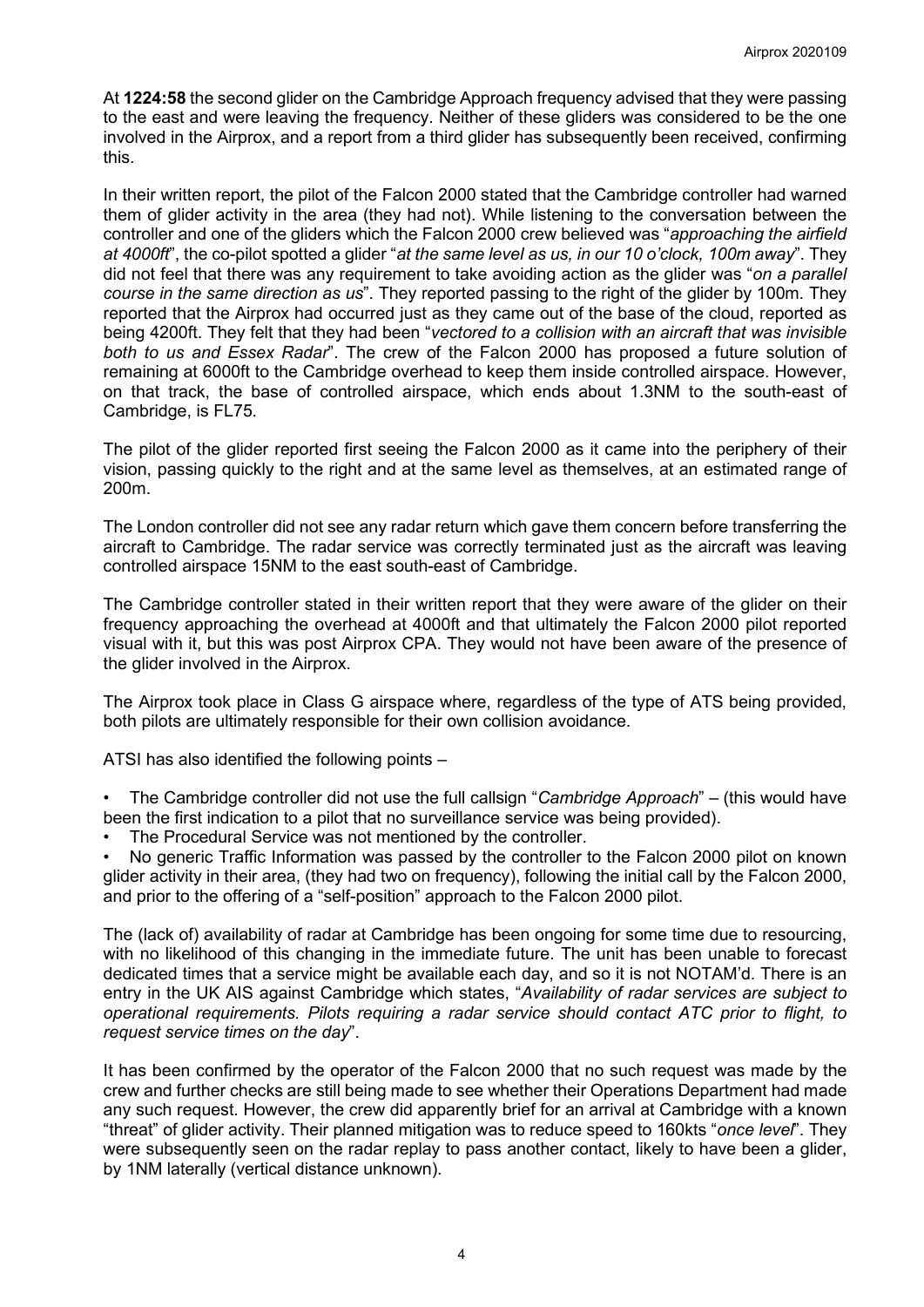# **UKAB Secretariat**

The Falcon 2000 and Glasflügel Mosquito glider pilots shared an equal responsibility for collision avoidance and not to operate in such proximity to other aircraft as to create a collision hazard. [4](#page-4-0) If the incident geometry is considered as overtaking then the Glasflügel Mosquito glider pilot had right of way and the Falcon 2000 pilot was required to keep out of the way of the other aircraft by altering course to the right. [5](#page-4-1)

## **Comments**

## **BGA**

This happened some 11 miles from Cambridge and well away from the published IAPs, so it is unsurprising that the glider was not in contact with Cambridge. We are pleased to read of the Falcon operator's intention to take further positive measures to reduce the risk of encountering gliders in this very busy area. Compatible EC equipment would likely have averted this incident.

## **Summary**

An Airprox was reported when a Falcon 2000 and a Glasflügel Mosquito glider flew into proximity 3NM north of Haverhill at 1224Z on Saturday 5<sup>th</sup> September 2020. Both pilots were operating under IFR in IMC; the Falcon 2000 pilot was in receipt of an 'inferred' Procedural Service from Cambridge and the Glasflügel Mosquito glider pilot was not in receipt of an Air Traffic Service.

# **PART B: SUMMARY OF THE BOARD'S DISCUSSIONS**

Information available consisted of reports from both pilots, radar photographs/video recordings, reports from the air traffic controllers involved and reports from the appropriate operating authorities. Relevant contributory factors mentioned during the Board's discussions are highlighted within the text in bold, with the numbers referring to the Contributory Factors table displayed in Part C.

Due to the exceptional circumstances presented by the coronavirus pandemic, this incident was assessed as part of a 'virtual' UK Airprox Board meeting where members provided a combination of written contributions and dial-in/VTC comments.

The Board first considered the actions of the Falcon 2000 pilot and noted that they had briefed the actions to be taken to mitigate the 'glider threat' in accordance with company policy. However, the glider was encountered by the Falcon 2000 before the crew had had the opportunity to complete those actions. Some members felt that, in Class G airspace, the Falcon 2000 pilot may have been better served by trying to find a gap in the clouds through which to descend, but a GA member highlighted that, for this type of operation, the pilot would have thought nothing of descending through cloud while operating under IFR. Members agreed that, at the time of release by the London controller, there had been no indication on the radar of any activity in the vicinity of the Airprox location. Furthermore, the glider had not been carrying any equipment that could have interacted with the TCAS II equipment fitted to the Falcon 2000 (**CF3**); these 2 factors had led to the pilot having had no situational awareness of the presence of the Mosquito glider (**CF2**). The Board also noted that the Mosquito pilot had been operating relatively close to the cloudbase, thus reducing the time available to the Falcon pilot to see and avoid the glider. The Board agreed that it had been unlikely that the pilot of the descending Falcon 2000 would have had much opportunity to sight an aircraft below them and that their best chance of seeing the Mosquito had been after they had levelled at 4000ft. In the event, the pilot only saw the glider as they passed down it's right-hand side and too late to make any manoeuvre to increase the separation between the two aircraft (**CF5**).

Turning to the actions of the glider pilot, the Board heard from a gliding member that it is quite common for glider pilots to operate relatively close to the cloudbase, and that a vertical distance from cloud in

<span id="page-4-0"></span><sup>4</sup> SERA.3205 Proximity.

<span id="page-4-1"></span><sup>5</sup> SERA.3210 Right-of-way (c)(3) Overtaking.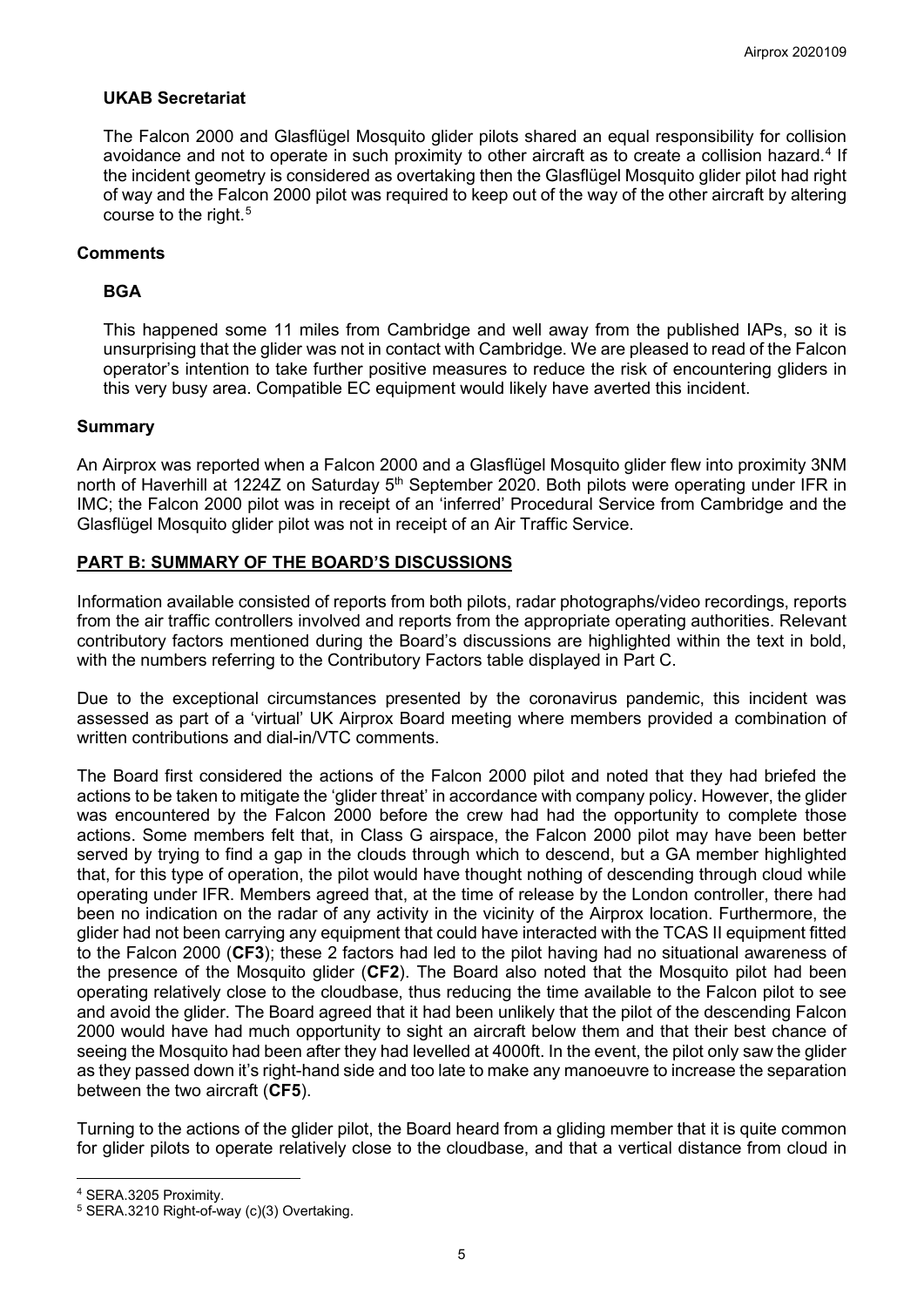the region of 400ft was not unusual. Furthermore, they had been operating in Class G airspace and far enough away from any airfields to have been operating autonomously. However with no electronic conspicuity (EC) equipment on-board that could have detected the presence of the Falcon 2000, the pilot had not had any situational awareness of the presence of the other aircraft (**CF2**). There then followed a discussion around interoperable forms of EC, and members felt it worthwhile to highlight to pilots the current (5<sup>th</sup> October 2020 to 31<sup>st</sup> March 2021) availability of a DfT-funded rebate of up to 50% of the cost of a number of EC devices.<sup>[6](#page-5-0)</sup> Returning to the event itself, the Board agreed that it would have been extremely difficult for the Mosquito glider pilot to have sighted the Falcon 2000 prior to CPA (**CF5**), given that it had been approaching from behind and slightly above them.

The Board then discussed the actions of the London and Cambridge controllers and quickly agreed that, with no radar returns apparent to the London controller when they released the Falcon 2000 pilot to free-call Cambridge, there was nothing more that they could have done to mitigate for the event. There then followed a lengthy discussion on the type of Air Traffic Service that was being delivered to the Falcon 2000 pilot. Members noted that no formal Service had been offered or agreed, that the Falcon 2000 pilot though that they had been under a Basic Service and that the Cambridge controller had, in fact, been acting under an assumption of a Procedural Service. Although ATC members felt that this had been an oversight on the part of the Cambridge controller, and the Board considered that regulations, processes and procedures had not been followed by the controller in this regard, members did not feel that this had been contributory to the Airprox. Furthermore, the Board also discussed the availability of surveillance-based Air Traffic Services at Cambridge; some members suggested that, had the radar been available with an appropriately qualified controller, then perhaps this would have permitted the Cambridge controller to issue Traffic Information on the glider to the pilot of the Falcon 2000. However, and given that there had been no visible return in the vicinity of the Mosquito glider on the NATS radar replay until after CPA, the Board agreed that the lack of surveillance capability had not been a contributory factor to this Airprox. As it was, the Cambridge controller had had no situational awareness of the proximity of the Mosquito glider to the Falcon 2000 (**CF1**), and so had not been in a position to provide Traffic Information to the pilot of the Falcon 2000.

Finally, members discussed the risk involved in this event. The Board was grateful to the Mosquito glider pilot for having supplied their GPS log file, as this had provided the means by which to compare the relative tracks and altitudes of the 2 aircraft. Although measured from 2 different data sources (which are independently subject to their own errors and tolerances), it was clear to the Board that this had been a very close encounter where the most viable barrier had been See and Avoid, which had ultimately been found to be ineffective. Members took into account that the Falcon 2000 and Mosquito glider pilots had assessed the risk of collision as 'high' and 'medium' respectively, and that the measured lateral separation had been less than 0.1NM with an approximate vertical separation of 100ft. Therefore, the Board concluded that a serious risk of collision had existed because the separation that had been present had been entirely serendipitous (**CF4**); consequently, members agreed to assign a Risk Category A to this event.

<span id="page-5-0"></span><sup>6</sup> Details available a[t https://www.caa.co.uk/General-aviation/Aircraft-ownership-and-maintenance/Electronic-Conspicuity](https://www.caa.co.uk/General-aviation/Aircraft-ownership-and-maintenance/Electronic-Conspicuity-devices/)[devices/](https://www.caa.co.uk/General-aviation/Aircraft-ownership-and-maintenance/Electronic-Conspicuity-devices/)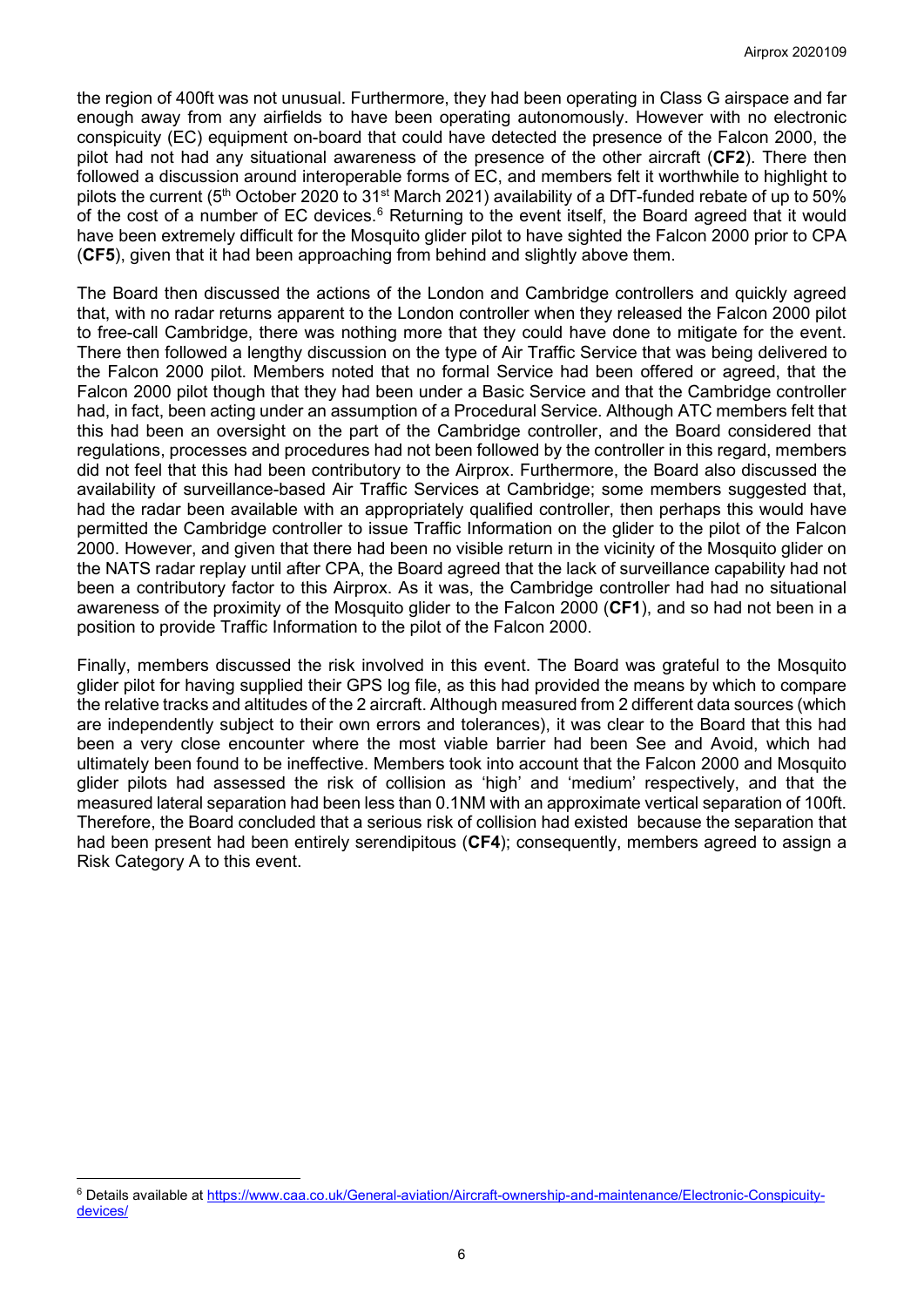# **PART C: ASSESSMENT OF CONTRIBUTORY FACTORS AND RISK**

## Contributory Factors:

|           | 2020109                                                        |                                                 |                                                                     |
|-----------|----------------------------------------------------------------|-------------------------------------------------|---------------------------------------------------------------------|
| <b>CF</b> | <b>Factor</b>                                                  | <b>Description</b>                              | Amplification                                                       |
|           | <b>Ground Elements</b>                                         |                                                 |                                                                     |
|           | • Situational Awareness and Action                             |                                                 |                                                                     |
|           | Contextual                                                     | • Situational Awareness and Sensory Events      | The controller had only generic, late or no Situational             |
|           |                                                                |                                                 | Awareness                                                           |
|           | <b>Flight Elements</b>                                         |                                                 |                                                                     |
|           | • Situational Awareness of the Conflicting Aircraft and Action |                                                 |                                                                     |
| 2         | Contextual                                                     | • Situational Awareness and Sensory Events      | Pilot had no, late or only generic, Situational Awareness           |
|           | • Electronic Warning System Operation and Compliance           |                                                 |                                                                     |
| 3         | Technical                                                      | • ACAS/TCAS System Failure                      | Incompatible CWS equipment                                          |
|           | • See and Avoid                                                |                                                 |                                                                     |
| 4         | Contextual                                                     | • Near Airborne Collision with Aircraft,        | Piloted air vehicle                                                 |
|           |                                                                | Balloon, Dirigible or Other Piloted Air Vehicle |                                                                     |
| 5         | Human Factors                                                  | • Monitoring of Other Aircraft                  | Non-sighting or effectively a non-sighting by one or both<br>pilots |

#### Degree of Risk: A

#### Safety Barrier Assessment<sup>[7](#page-6-0)</sup>

In assessing the effectiveness of the safety barriers associated with this incident, the Board concluded that the key factors had been that:

#### **Ground Elements:**

**Situational Awareness of the Confliction and Action** were assessed as **ineffective** because the Cambridge controller had no information of the presence of the Glasflügel Mosquito glider.

#### **Flight Elements:**

**Situational Awareness of the Conflicting Aircraft and Action** were assessed as **ineffective** because neither pilot had any information regarding the presence of the other aircraft.

**Electronic Warning System Operation and Compliance** were assessed as **ineffective** because the TCAS equipment fitted to the Falcon 2000 was incapable of detecting the non-transponding glider.

**See and Avoid** were assessed as **ineffective** because neither pilot saw the other aircraft until such time as it was too late for either of them to manoeuvre to materially increase the separation.

<span id="page-6-0"></span> $7$  The UK Airprox Board scheme for assessing the Availability, Functionality and Effectiveness of safety barriers can be found on the [UKAB Website.](http://www.airproxboard.org.uk/Learn-more/Airprox-Barrier-Assessment/)